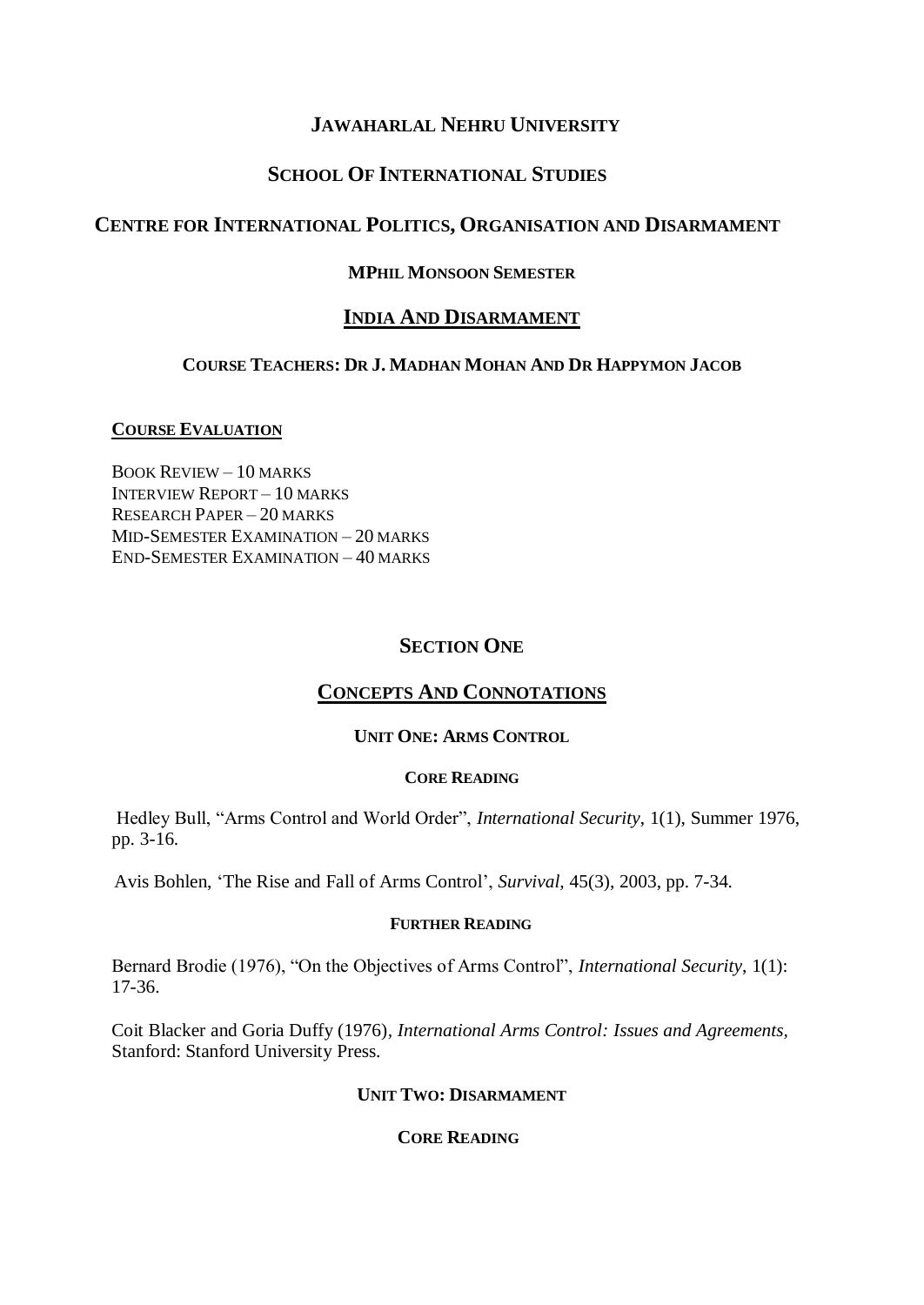Charles Glaser (1998), "The Flawed Case of Nuclear Disarmament", *Survival*, 40(1): 112- 128.

### **FURTHER READING**

Sharon Squassoni (2009), "The New Disarmament Discussion", *Current History,* 714: 33-38.

### **UNIT THREE: NON-PROLIFERATION**

## **CORE READING**

Roger K. Smith, "Explaining the Non-Proliferation Regime: Anomalies for Contemporary International Relations Theory", *International Organization*, 41: 2, Spring 1987, pp. 253-281.

Jan Ruzicka and Nicholas J. Wheeler, "The Puzzle of Trusting Relationships in the Nuclear Non-Proliferation Treaty," *International Affairs*, 86: 1, January 2010, pp. 69-85.

Anne Harrington de Santana, "The Strategy of Non-proliferation: Maintaining the Credibility of an Incredible Pledge to Disarm", *Millennium* 40(1), 2011, pp. 3-19.

### **UNIT FOUR: ARMS RACE**

### **CORE READING**

George W. Downs, D.M. Rocke and R.M. Siverson, "Arms races and cooperation", *World Politics*, 1985, 38 (1), pp. 118-146.

Charles Glaser, "When Are Arms Races Dangerous? Rational versus Suboptimal Arming", *International Security*, 28:4, 2004, pp. 44-84.

#### **FURTHER READING**

Michael Don Ward, "Differential Paths to Parity: A Study of the Contemporary Arms Race", *The American Political Science Review*, 78(2), pp. 297-317.

Paul F. Diehl, "Arms Races and Escalation: A Closer Look", *Journal of Peace Research*, 1983, 20:3, pp. 205-12.

Colin S. Gray, "The arms race phenomenon", *World Politics*, 24:1, October 1971, pp. 39-79.

### **UNIT FIVE: DETERRENCE**

## **CORE READING**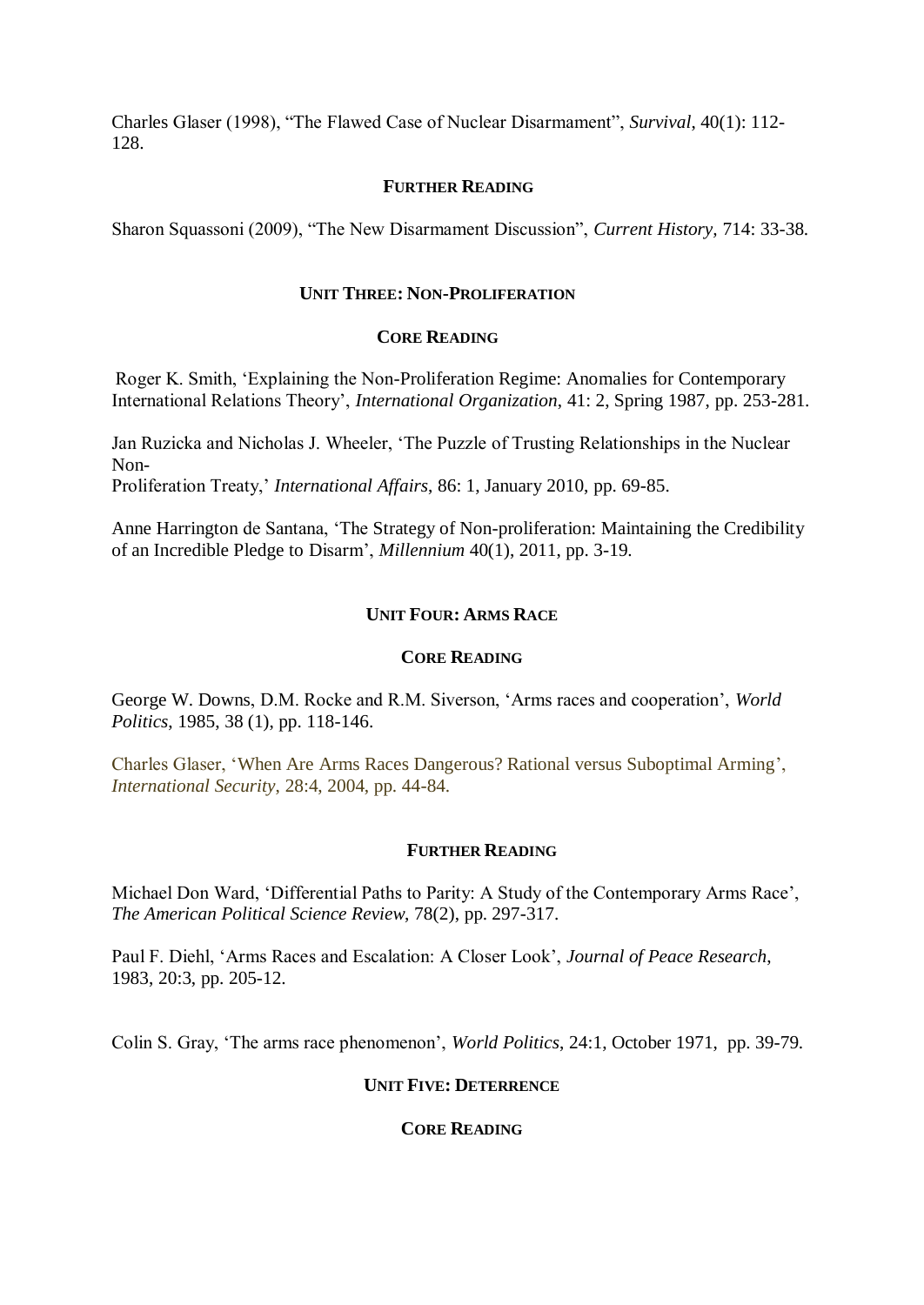Paul K. Huth and Bruce Russett, "What Makes Deterrence Work? Cases from 1900 to 1980", *World Politics*, 36:4, July 1984, pp. 496-526.

Christopher H. Achen and Duncan Snidal, "Rational Deterrence Theory and Comparative Case Studies", *World Politics*, 41:2, January 1989, pp. 143-169.

Richard Ned Lebow and Janice Gross Stein, "Deterrence: The Elusive Dependent Variable", *World Politics*, 42:3, April 1990, pp.336-69.

#### **FURTHER READING**

George W. Downs, "The Rational Deterrence Debate", *World Politics*, 41:2, January 1989, pp. 225-237.

Robert Jervis, "Rational Deterrence: Theory and Evidence", *World Politics*, 41:2, January 1989, pp. 183-207.

## **SECTION TWO**

## **THEORIES AND EXPLANATIONS**

Scott Sagan, 'Why do states make nuclear weapons? Three models in search of a bomb', *International Security*, 21:3, Winter 1996/1997, pp. 54-86.

Etel Solingen, "The Political Economy of Nuclear Restraint", *International Security*, 19: 2, Fall 1994, pp. 126-169.

Kenneth Waltz, "Nuclear Myths and Political Realities", *The American Political Science Review*, 84:3, September 1990, pp. 731-745.

Jan Ruzicka and Nicholas J. Wheeler, "The Puzzle of Trusting Relationships in the Nuclear Non-Proliferation Treaty," *International Affairs*, 86:1, January 2010, pp. 69-85.

## **SECTION THREE**

### **NUCLEAR POLITICS AND STRATEGY**

### **UNIT ONE: NUCLEAR REVOLUTION**

Marg Trachtenberg (1991), "Strategic Thought in America, 1952-1966", in *History and Strategy*, Princeton: Princeton University Press.

Thomas C. Schelling (2008), "Arms and Influence", in Thomas G. Mahnken and Joseph A. Maiolo (eds.), *Strategic Studies: A Reader*, New York: Routledge.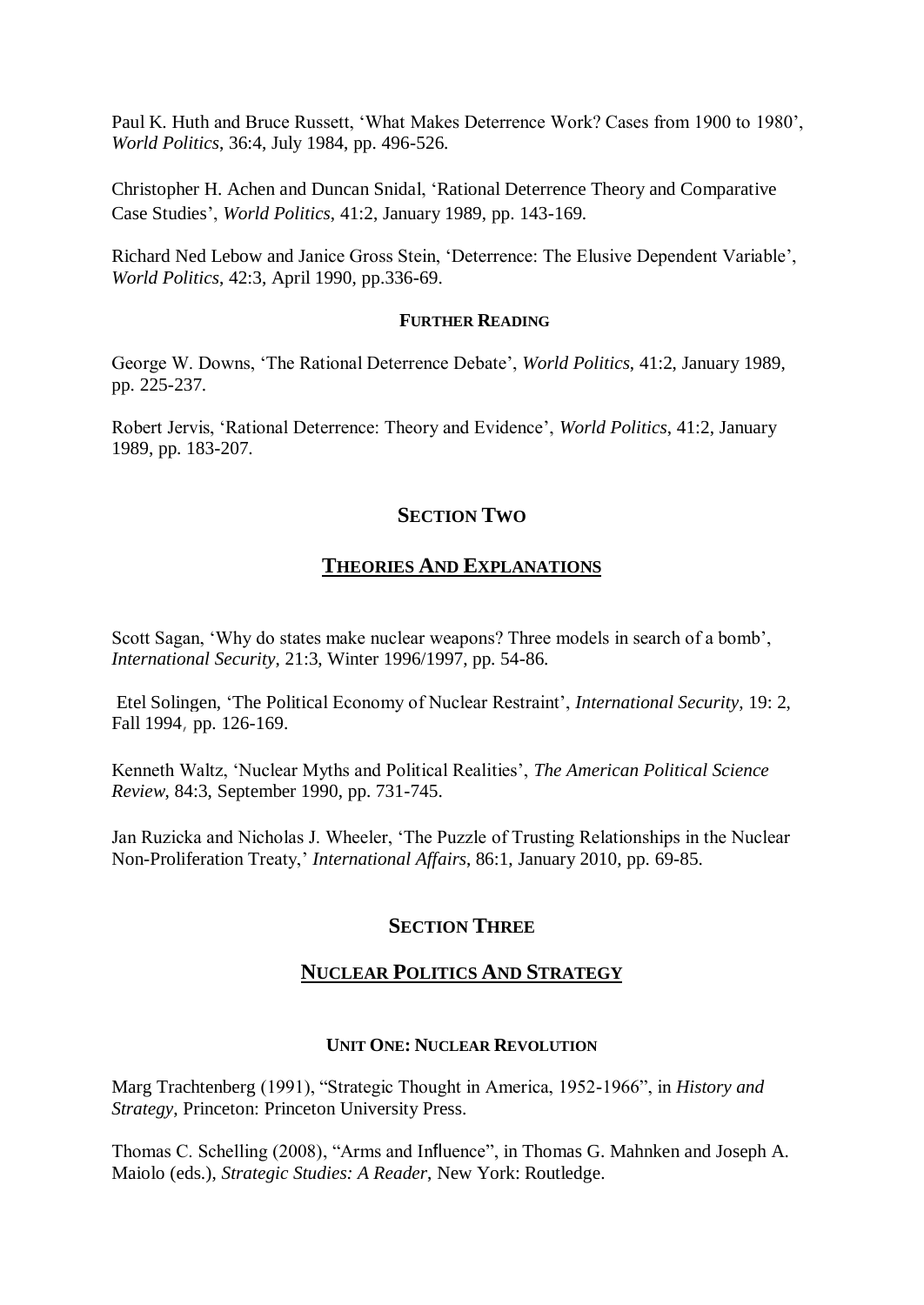Brodie, Bernard (2008), "The Absolute Weapon" in Thomas G. Mahnken and Joseph A. Maiolo (eds.), *Strategic Studies: A Reader*, New York: Routledge.

## **UNIT TWO: NUCLEAR STRATEGY**

Albert Wohlstetter (2008), "The Delicate Balance of Terror" in Thomas G. Mahnken and Joseph A. Maiolo (eds.), *Strategic Studies: A Reader*, New York: Routledge.

Robert Jervis (2007), "Why Nuclear Superiority Doesn"t Matter", in Barry Buzan and Lene Hansen (eds.), *International Security*, Volume I, New Delhi: Sage Publications.

### **UNIT THREE: NUCLEAR LEARNING**

Rajesh M. Basrur (2009), "The lesions of Kargil as Learned by India", in Peter R. Lavoy (eds.) *Asymmetric Warfare in South Asia: The Causes and Consequences of the Kargil Conflict*, Cambridge: Cambridge University Press.

Jeffrey W. Knopf (2012),"The Concept of Nuclear Learning", *The Nonproliferation Review*, 19(1): 79-93.

Joseph S. Nye Jr., "Nuclear Learning and U.S.-Soviet Security Regimes," *International Organization* 41(3): 371-402.

### **UNIT FOUR: CULTURE, NORMS AND NUCLEAR WEAPONS**

#### **CORE READING**

Kerry M. Kartchner (2009), "Strategic Culture and WMD Decision Making" in Jeannie L. Johnson, Kerry M. Kartchner, and Jeffrey A. Larsen (eds.), *Strategic Culture and Weapons of Mass Destruction: Culturally Based Insights into Comparative National Security Policy Making*, New York: Palgrave.

Raminder Kaur (2009), "Gods, Bombs and Social Imagery" in Itty Abraham (ed.), *Atomic Publics and the State in India and Pakistan*, Indiana University Press.

Nina Tannenwald (2007), "Introduction" and "Non-Use of Nuclear Weapons", *The Nuclear Taboo: The United States and the Non-Use of Nuclear Weapons Since 1945*, New York: Cambridge University. (Chapter 1 and 2).

T. V. Paul (2011), "Bases of the Tradition of Non- Use" in *The Tradition of Non-Use of Nuclear Weapons*, New Delhi: Foundations Books.

#### **FURTHER READING**

Rodney W. Jones (2009), India"s Strategic Culture and the Origins of Omniscient Paternalism, in Jeannie L. Johnson, Kerry M. Kartchner, and Jeffrey A. Larsen (eds.),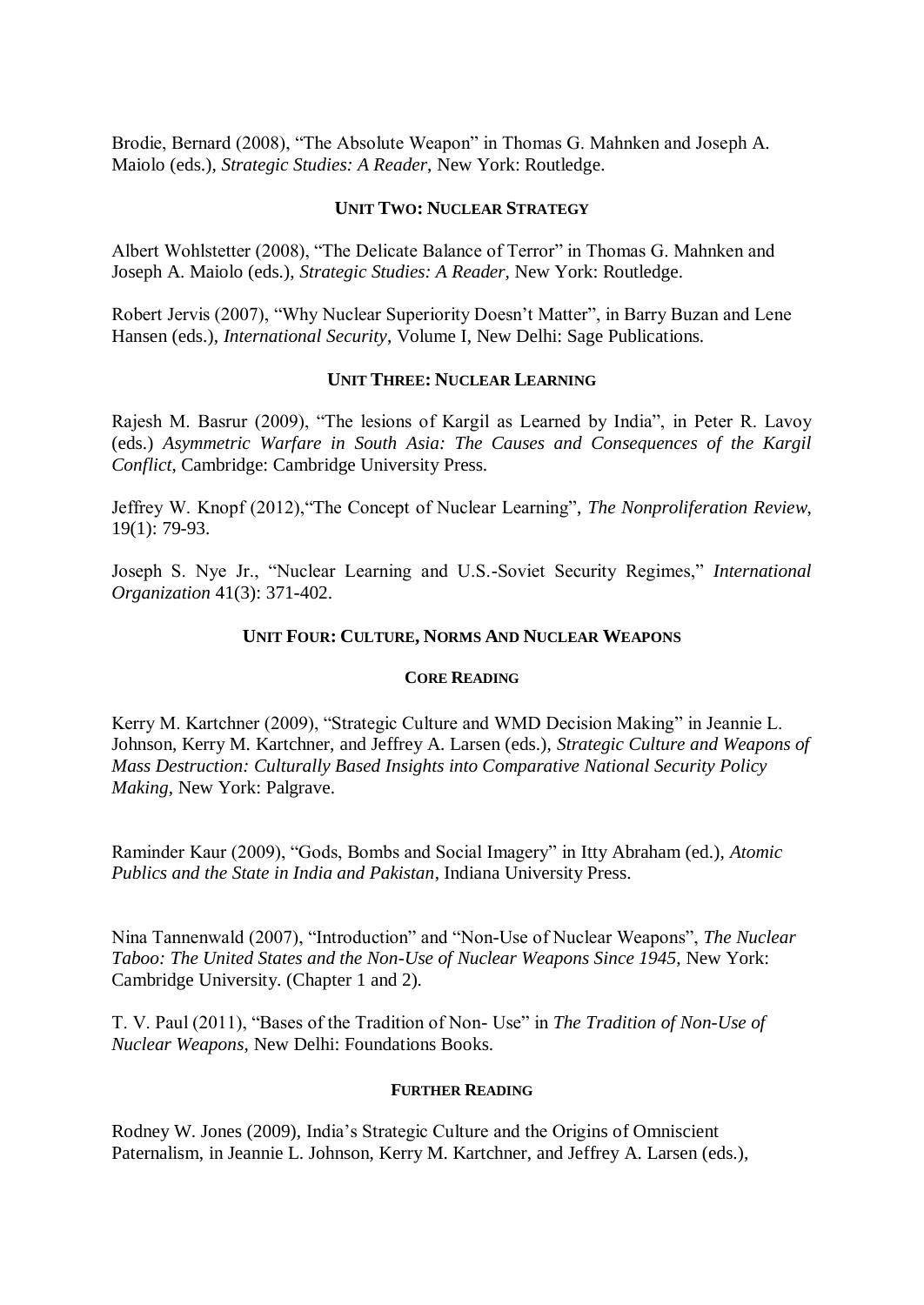*Strategic Culture and Weapons of Mass Destruction: Culturally Based Insights into Comparative National Security Policy Making*, New York: Palgrave

Peter Vincent Pry (2012), "Ideology as a Factor in Deterrence", *Comparative Strategy*, 31(2): 111-146.

Paul C. Szasz (2004), "The International Law Concerning Weapons of Mass Destruction", in Sohail H. Hashmi and Steven P. Lee (eds.), *Ethics and Weapons of Mass Destruction Religious and Secular Perspectives*, Cambridge: Cambridge University Press.

Scott D. Sagan (2004), "Realist Perspectives on Ethical Norms and Weapons of Mass Destruction" in Sohail H. Hashmi and Steven P. Lee (eds.), *Ethics and Weapons of Mass Destruction Religious and Secular Perspectives*, Cambridge: Cambridge University Press.

# **SECTION FOUR**

## **INDIA'S NUCLEAR BEHAVIOUR**

### **CORE READING**

Amitabh Mattoo, "India"s nuclear status quo", *Survival*, Autumn 1996, 38:3, pp. 41-57.

William Walker, "India"s nuclear labyrinth", *Nonproliferation Review*, Fall 1996, pp. 61-77.

Bharat Karand (2008), "Laying the Foundation: India"s Nuclear and Missile Capabilities and Minimum Deterrence Concept, 1947–1998" in *India's Nuclear Policy*, London: Praeger Security International.

Andrew Kennedy (2011), "India"s Nuclear Odyssey: Implicit Umbrellas, Diplomatic Disappointments, and the Bomb", *International Security*, Vol. 36, No. 2 (Fall 2011), pp. 120– 153.

Kanti Bajpai (2009), "The BJP and the Bomb", in Scott D. Sagan (eds.), *Inside Nuclear South Asia*, New Delhi: Foundation Books.

C. Raja Mohan (2007), "India"s nuclear Exceptionalism", in Sverre Lodgaard and Morten Bremer Mærli (eds.), *Nuclear Proliferation and International Security*, New Delhi: Routledge.

### **FURTHER READING**

Leonard Weiss (2010), "India and the NPT", *Strategic Analysis*, Vol. 34, No. 2, March 2010, 255–271.

Itty Abraham (2009), "Introduction: Nuclear Power and Atomic Publics", in Itty Abraham (eds.) *Atomic Publics and the State in India and Pakistan*, Indiana University Press. (Chapters 1).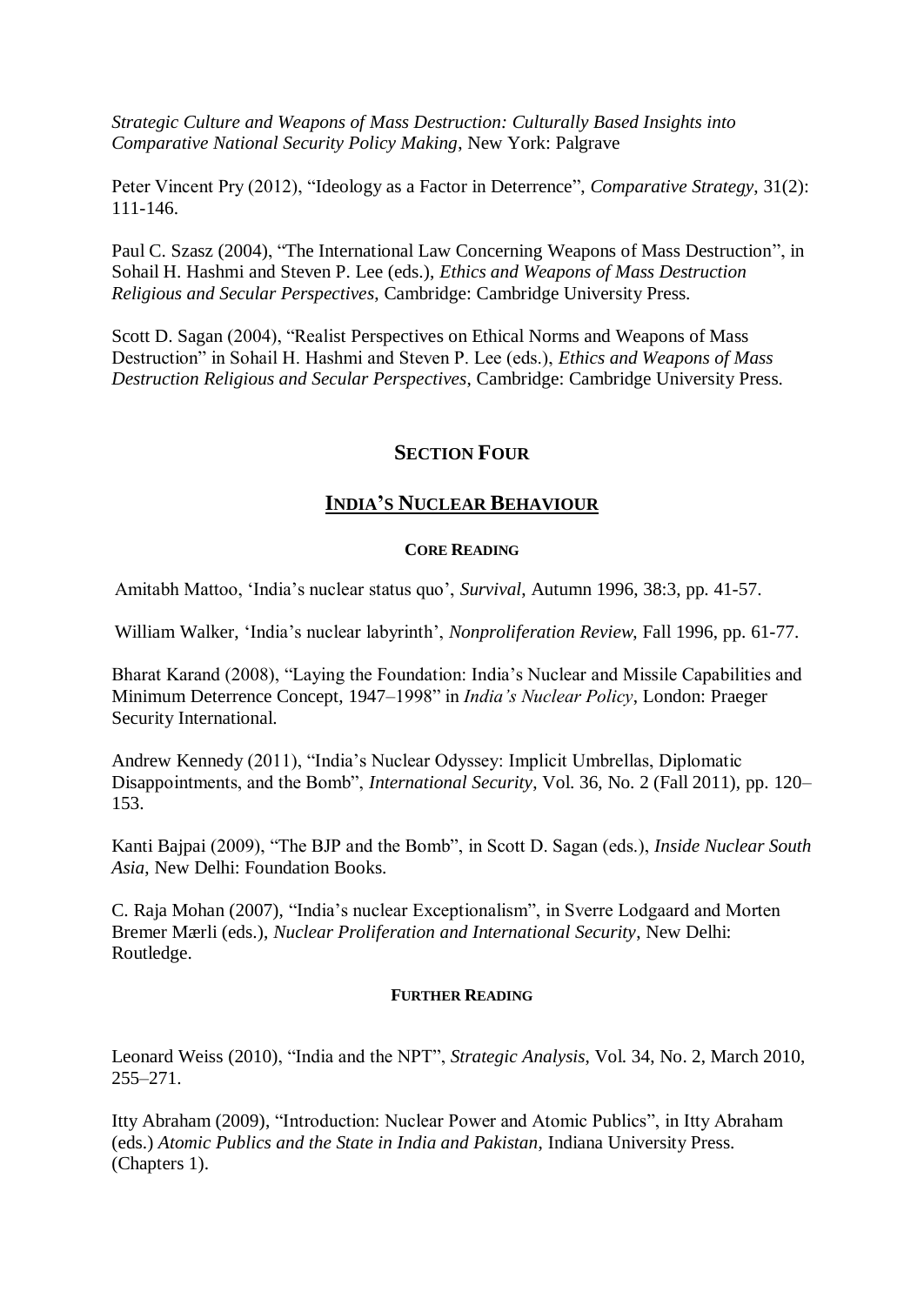M. V. Ramana (2009), "India"s Nuclear Enclave and the Practice of Secrecy", in Itty Abraham (eds.) *Atomic Publics and the State in India and Pakistan*, Indiana University Press. (Chapters 3).

Karsten Frey (2009), "Politics, Ideology and India"s Strategic Community" in Itty Abraham (eds.), *Atomic Publics and the State in India and Pakistan*, Indiana University Press.

C. Raja Mohan (2009), "India"s Nuclear Diplomacy and the Global Order", in Arvind Gupta (Eds.), *India in a Changing Global Nuclear Order*, New Delhi: IDSA-Indian Pugwash Publication.

Arundhati Ghose (1997), "Negotiating the CTBT: India's security concerns and nuclear disarmament", *Journal of International Affairs*, 51(1).

Walter C. Ladwig (2007), "A Cold Start for Hot Wars? The Indian Army"s New Limited War Doctrine", *International Security*, Vol. 32, No. 3 (Winter 2007/08): 158–190.

Ali Ahmed (2012), "Political Decision-Making and Nuclear Retaliation", *Strategic Analysis*, 36(4).

Waheguru Pal Singh Sidhu (2004), "Evolution of India"s Nuclear Doctrine", Centre for Policy Research, New Delhi.

Bharat Karnad (2008), "Laying the Foundation: India"s Nuclear and Missile Capabilities and Minimum Deterrence Concept, 1947–1998" in India"s Nuclear Policy, Praeger Security International.

Roy-Chaudhury, Rahul(2009) 'India's Nuclear Doctrine: A Critical Analysis', Strategic Analysis, 33(3): 404-414

T.T. Poulose (1998), "India"s Deterrence Doctrine: A Nehruvian Critique", The *Nonproliferation Review*/Fall.

Karsten Frey (2007), "Structure and Process of India"s Nuclear Policymaking" in *India's Nuclear Bomb and National Security*, Abingdon: Routledge.

Robert S. Anderson, "Introduction", in Robert S. Anderson, *Nucleus and Nation: Scientists, International Networks, and Power in India*, the University of Chicago Press Chicago and London.

# **SECTION FIVE**

## **ISSUES AND IMPLICATIONS**

## **UNIT ONE**

### **GLOBAL ZERO**